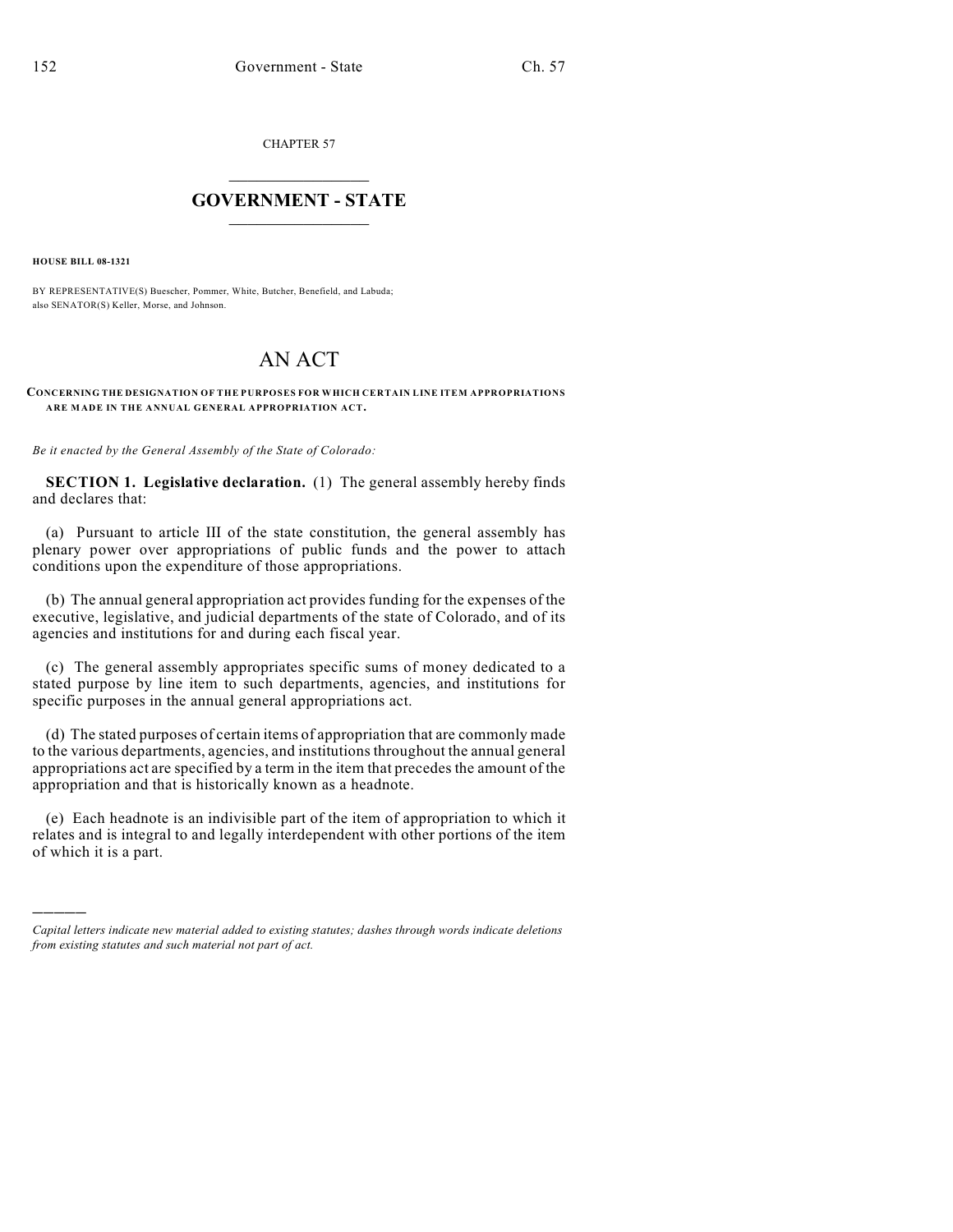## Ch. 57 Government - State 153

(f) By defining the headnotes utilized for certain items of appropriation, the purpose for which the public funds are appropriated is stated consistently for each such department, agency, or institution throughout the annual general appropriation act.

(g) The headnotes further enable the general assembly to honor its own constitutional obligation to determine and specify the purposes for which it appropriates public funds throughout the state government, while leaving daily administration of the appropriated funds to the departments, agencies, and institutions that receive such funds.

(2) Therefore, the general assembly finds and declares that defining the headnotes for certain items of appropriation in the annual general appropriations act by statute is necessary and appropriate and is consistent with both its plenary power over appropriations and with the separation of powers between the branches of state government.

**SECTION 2.** Part 1 of article 75 of title 24, Colorado Revised Statutes, is amended BY THE ADDITION OF A NEW SECTION to read:

**24-75-112. Annual general appropriation act - headnote definitions - general provisions - footnotes.** (1) AS USED IN THE ANNUAL GENERAL APPROPRIATION ACT, THE FOLLOWING DEFINITIONS AND GENERAL PROVISIONS SHALL APPLY FOR THE HEADNOTE TERMS PRECEDING AND SPECIFYING THE PURPOSE OF CERTAIN LINE ITEMS OF APPROPRIATION:

(a) (I) "CAPITAL OUTLAY" MEANS:

(A) EQUIPMENT, FURNITURE, MOTOR VEHICLES, SOFTWARE, AND OTHER ITEMS THAT HAVE A USEFUL LIFE OF ONE YEAR OR MORE;

(B) ALTERATIONS AND REPLACEMENTS, MEANING MAJOR AND EXTENSIVE REPAIR, REMODELING, OR ALTERATION OF BUILDINGS, THE REPLACEMENT THEREOF, OR THE REPLACEMENT AND RENEWAL OF THE PLUMBING, WIRING, ELECTRICAL, FIBER OPTIC, HEATING, AND AIR CONDITIONING SYSTEMS THEREIN;

(C) NEW STRUCTURES, MEANING THE CONSTRUCTION OF ENTIRELY NEW BUILDINGS, INCLUDING THE VALUE OF MATERIALS AND LABOR, EITHER STATE-SUPPLIED OR SUPPLIED BY CONTRACT; OR

(D) NONSTRUCTURAL IMPROVEMENTS TO LAND, MEANING THE GRADING, LEVELING, DRAINAGE, IRRIGATION, AND LANDSCAPING THEREOF AND THE CONSTRUCTION OF ROADWAYS, FENCES, DITCHES, AND SANITARY AND STORM SEWERS.

(II) "CAPITAL OUTLAY" DOES NOT INCLUDE THOSE THINGS DEFINED AS CAPITAL CONSTRUCTION BY SECTION 24-75-301 (1).

(b) "CENTRALIZED APPROPRIATION" MEANS THE APPROPRIATION OF FUNDS TO AN EXECUTIVE DIRECTOR OF A DEPARTMENT OR A CENTRAL ADMINISTRATIVE PROGRAM INTENDED FOR SUBSEQUENT ALLOCATION AND EXPENDITURE AT AND AMONG A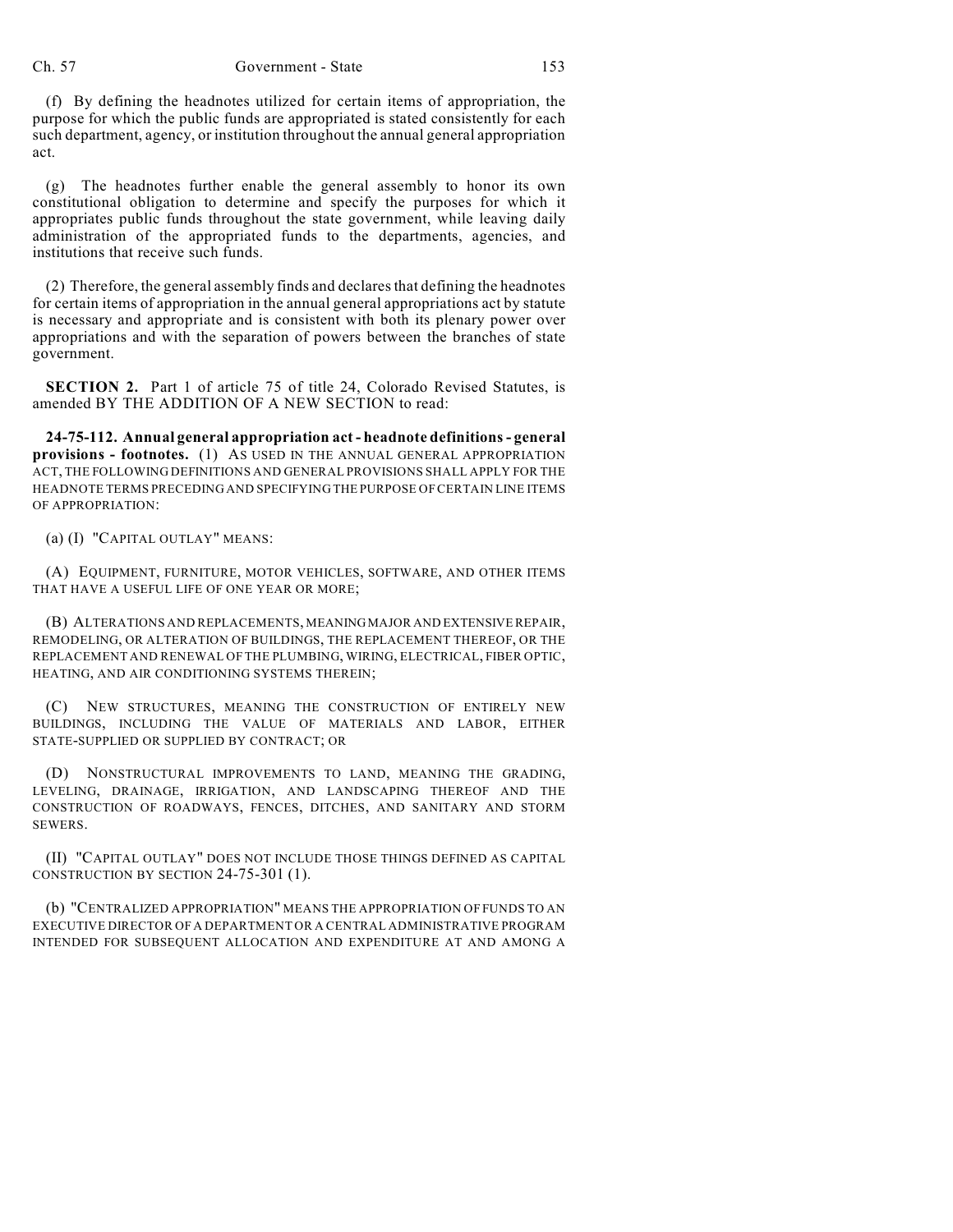DEPARTMENT'S DIVISIONS, PROGRAMS, AGENCIES, OR LONG BILL GROUPS IN ORDER TO REFLECT THE AMOUNT OF SUCH RESOURCES ACTUALLY USED IN EACH PROGRAM OR DIVISION. SUCH CENTRALIZED APPROPRIATIONS MAY INCLUDE SALARY SURVEY, PERFORMANCE-BASED PAY OR ANNIVERSARY INCREASES, SENIOR EXECUTIVE SERVICE, SHIFT DIFFERENTIAL, GROUP HEALTH AND LIFE INSURANCE, CAPITAL OUTLAY,ADP CAPITAL OUTLAY, INFORMATION TECHNOLOGY ASSET MAINTENANCE, LEGAL SERVICES, PURCHASE OF SERVICES FROM COMPUTER CENTER, MULTIUSE NETWORK PAYMENTS, VEHICLE LEASE PAYMENTS, LEASED SPACE, LEASE PURCHASE, PAYMENT TO RISK MANAGEMENT AND PROPERTY FUNDS, SHORT-TERM DISABILITY INSURANCE, UTILITIES, COMMUNICATIONS SERVICES PAYMENTS, AMORTIZATION EQUALIZATION DISBURSEMENTS, SUPPLEMENTAL AMORTIZATION EQUALIZATION DISBURSEMENTS, ADMINISTRATIVE LAW JUDGE SERVICES, AND CENTRALIZED ADP. AS PROVIDED IN PARAGRAPH (1) OF THIS SUBSECTION (1), CAPITAL OUTLAY IS INCLUDED WITHIN THE APPROPRIATION FOR "OPERATING EXPENSES".

(c) "COMMUNICATIONS SERVICES PAYMENTS" MEANS PAYMENTS TO THE DEPARTMENT OF PERSONNEL FOR THE COST OF SERVICES FROM THE STATE'S PUBLIC SAFETY COMMUNICATIONS INFRASTRUCTURE.

(d) (I) EXCEPT AS OTHERWISE PROVIDED IN SUBPARAGRAPH (IV) OF THIS PARAGRAPH (d), "FULL-TIME EQUIVALENT" OR "FTE" MEANS THE BUDGETARY EQUIVALENT OF ONE PERMANENT POSITION CONTINUOUSLY FILLED FULL TIME FOR AN ENTIRE FISCAL YEAR BY ELECTED STATE OFFICIALS OR BY STATE EMPLOYEES WHO ARE PAID FOR AT LEAST TWO THOUSAND EIGHTY HOURS PER FISCAL YEAR, WITH ADJUSTMENTS MADE TO:

(A) INCLUDE IN SUCH TIME COMPUTATION ANY SICK, ANNUAL, ADMINISTRATIVE, OR OTHER PAID LEAVE; AND

(B) EXCLUDE FROM SUCH TIME COMPUTATION ANY OVERTIME OR SHIFT DIFFERENTIAL PAYMENTS MADE IN EXCESS OF REGULAR OR NORMAL HOURS WORKED AND ANY LEAVE PAYOUTS UPON TERMINATION OF EMPLOYMENT.

(II) "FULL-TIME EQUIVALENT" OR "FTE" DOES NOT INCLUDE CONTRACTUAL, TEMPORARY, OR PERMANENT SEASONAL POSITIONS.

(III) AS USED IN THIS PARAGRAPH (d), "STATE EMPLOYEE" MEANS A PERSON EMPLOYED BY THE STATE, WHETHER OR NOT SUCH PERSON IS A CLASSIFIED EMPLOYEE IN THE STATE PERSONNEL SYSTEM.

(IV) FOR PURPOSES OF HIGHER EDUCATION PROFESSIONAL PERSONNEL AND ASSISTANTS IN RESIDENT INSTRUCTION AND PROFESSIONAL PERSONNEL IN ORGANIZED RESEARCH AND ACTIVITIES RELATING TO INSTRUCTION, "FULL-TIME EQUIVALENT" OR "FTE" MEANS THE EQUIVALENT OF ONE PERMANENT POSITION CONTINUOUSLY FILLED FOR A NINE-MONTH OR TEN-MONTH ACADEMIC YEAR.

(V) THE NUMBER OF FTE SPECIFIED IN A PARTICULAR ITEM OF APPROPRIATION IS THE NUMBER UTILIZED TO CALCULATE THE AMOUNT APPROPRIATED AND NECESSARY TO FUND ANY COMBINATION OF PART-TIME POSITIONS OR FULL-TIME POSITIONS EQUAL TO SUCH NUMBER FOR THE FISCAL YEAR TO WHICH THE ANNUAL GENERAL APPROPRIATION ACT PERTAINS IN ACCORDANCE WITH THE DEFINITION CONTAINED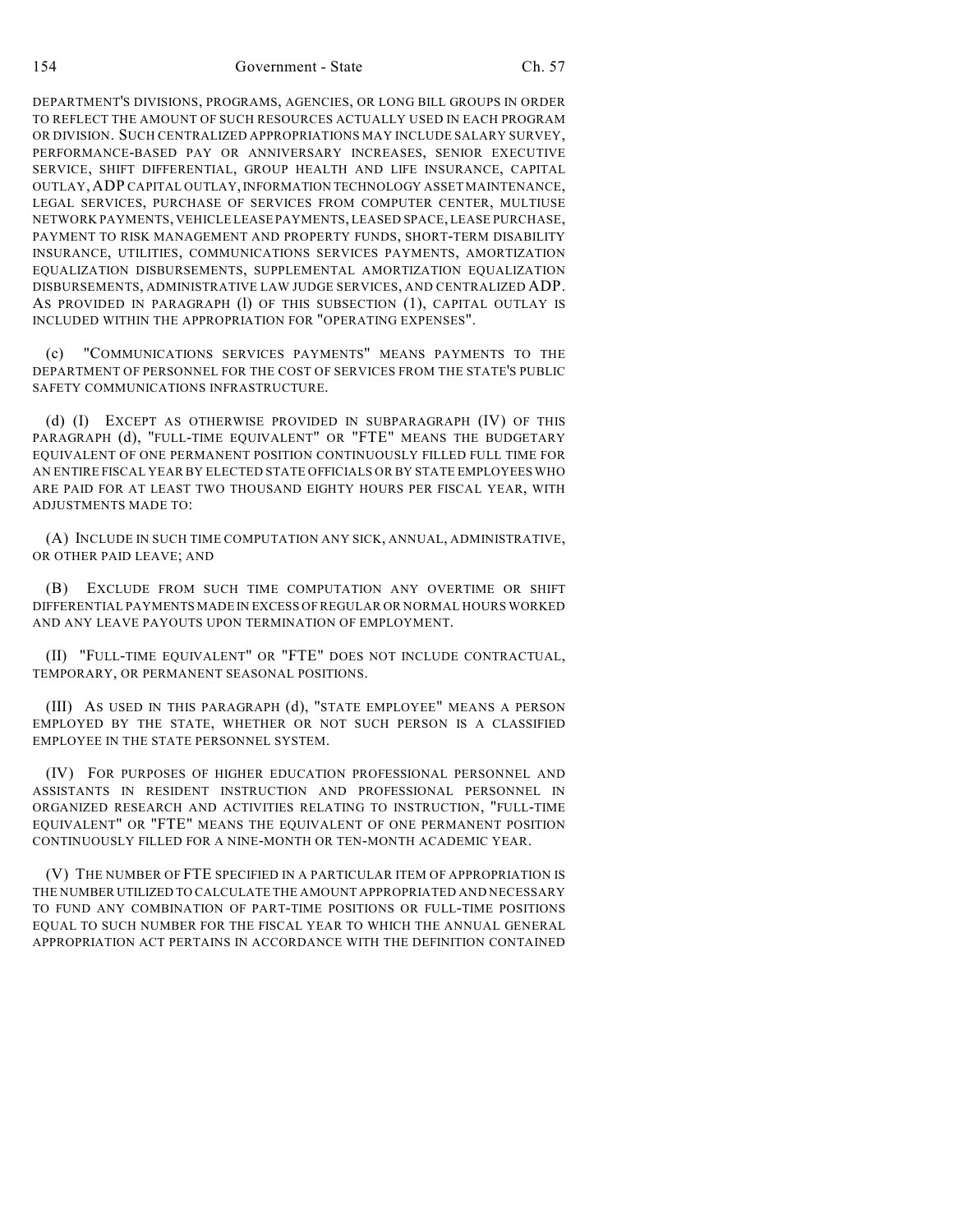### Ch. 57 Government - State 155

IN SUBPARAGRAPHS (I) AND (II) OF THIS PARAGRAPH (d) AND IS NOT A LIMITATION ON THE NUMBER OF FTE THAT MAY BE EMPLOYED. NO DEPARTMENT SHALL MAKE A MATERIAL CHANGE IN THE NUMBER OF FTE SPECIFIED IN A PARTICULAR ITEM OF APPROPRIATION PRIOR TO NOTIFYING THE JOINT BUDGET COMMITTEE IN WRITING OF SUCH CHANGE.

(e) "HEALTH, LIFE, AND DENTAL" MEANS THE STATE CONTRIBUTION FOR GROUP BENEFITS PLANS PURSUANT TO SECTION 24-50-609. THESE CONTRIBUTION AMOUNTS SHALL BE EFFECTIVE IN ACCORDANCE WITH SECTION 24-50-104 (4) (d) (II).

(f) "INDIRECT COST ASSESSMENT" MEANS REIMBURSEMENTS MADE TO AN AGENCY OF THE STATE FROM FEDERAL FUNDS, OTHER NONSTATE FUNDS, CASH FUNDS, OR REAPPROPRIATED FUNDS FOR THE INDIRECT EXPENSES THAT HAVE BEEN INCURRED BY THE STATE IN OPERATING SUCH PROGRAMS. THESE RECOVERIES ARE MADE BY THE DEPARTMENTS USING THE APPROVED INDIRECT COST RATE, AS REQUIRED BY THE STATE FISCAL RULES.

(g) "LEASED SPACE" MEANS THE USE AND ACQUISITION OF OFFICE FACILITIES AND OFFICE AND PARKING SPACE PURSUANT TO A RENTAL AGREEMENT.

(h) "LEASE PURCHASE" MEANS THE USE AND ACQUISITION OF EQUIPMENT UNDER AN AGREEMENT TO PURCHASE, PURSUANT TO WHICH PAYMENTS ARE MADE FOR A PERIOD OF LONGER THAN ONE YEAR AND ARE SUBJECT TO ANNUAL APPROPRIATION. "LEASE PURCHASE" MAY ALSO INCLUDE PAYMENTS MADE UNDER THE AGREEMENT FOR THE MAINTENANCE OF THE EQUIPMENT.

(i) "LEGAL SERVICES" MEANS THE PURCHASE OF LEGAL SERVICES FROM THE DEPARTMENT OF LAW; HOWEVER, UP TO TEN PERCENT OF THE AMOUNT APPROPRIATED FOR LEGAL SERVICES MAY INSTEAD BE EXPENDED FOR OPERATING EXPENSES, CONTRACTUAL SERVICES, AND TUITION FOR EMPLOYEE TRAINING.

(j) "MOTOR VEHICLE" MEANS A MOTOR TRUCK DESIGNATED THREE-QUARTERS OF ONE TON OR LESS, AUTOMOBILE, OR OTHER SELF-PROPELLED VEHICLE.

(k) "MULTIUSE NETWORK PAYMENTS" MEANS PAYMENTS TO THE DEPARTMENT OF PERSONNEL FOR THE COST OF ADMINISTRATION AND THE USE OF THE STATE'S TELECOMMUNICATIONS NETWORK.

(l) "OPERATING EXPENSES" MEANS THOSE SUPPLIES, MATERIALS, ITEMS, SERVICES, AND TRAVEL-RELATED EXPENSES NEEDED TO ADMINISTER THE PROGRAMS DELEGATED TO THE DEPARTMENTS, EXCEPT FOR PERSONAL SERVICES, LEGAL SERVICES, OR CAPITAL CONSTRUCTION.

(m) "PERSONAL SERVICES" MEANS:

(I) ALL SALARIES AND WAGES, INCLUDING OVERTIME, WHETHER TO FULL-TIME, PART-TIME, OR TEMPORARY EMPLOYEES OF THE STATE, AND ALSO INCLUDES THE STATE'S CONTRIBUTION TO THE PUBLIC EMPLOYEES' RETIREMENT ASSOCIATION AND THE STATE'S SHARE OF FEDERAL MEDICARE TAX PAID FOR STATE EMPLOYEES;

(II) PROFESSIONAL SERVICES, MEANING SERVICES REQUIRING ADVANCED STUDY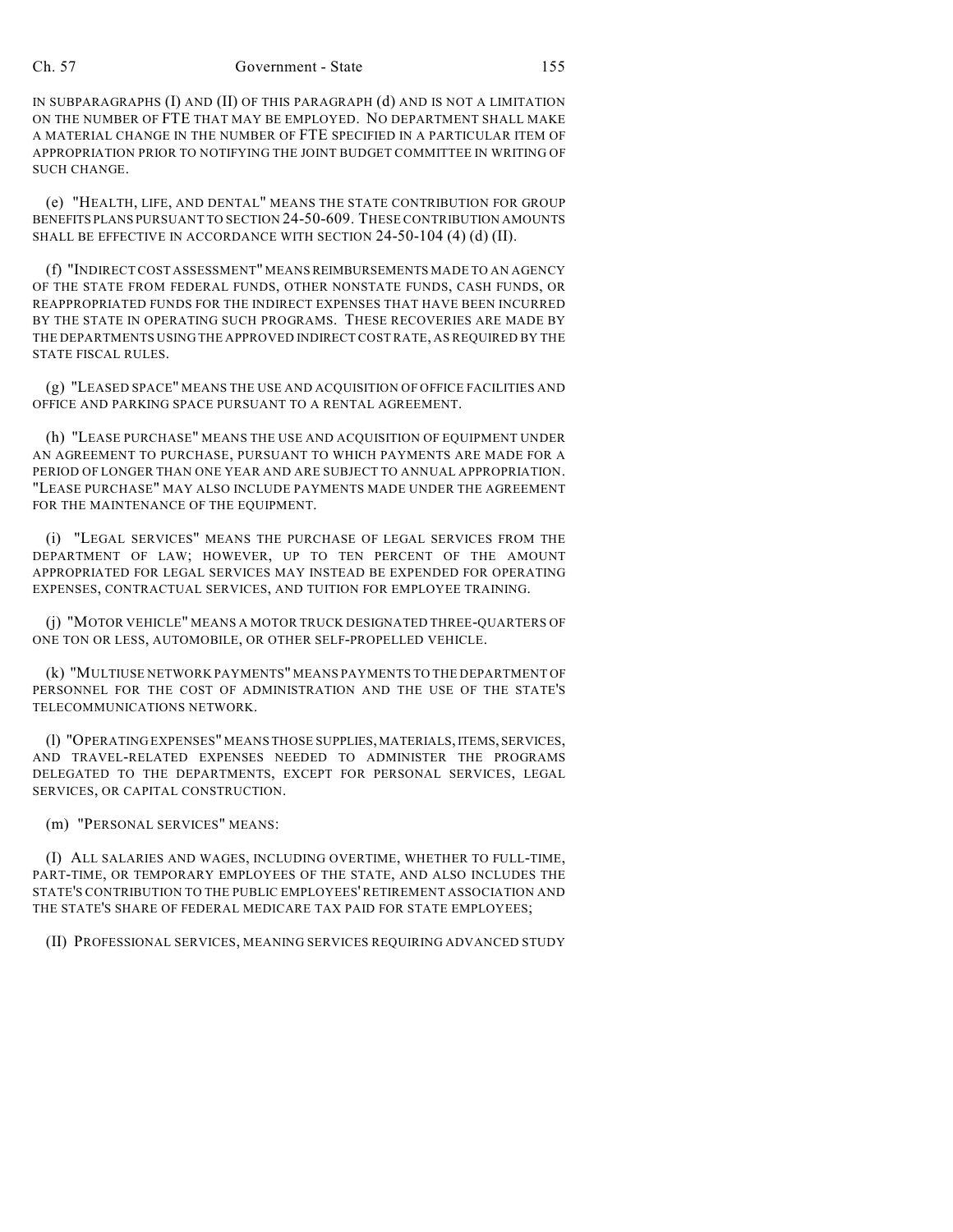156 Government - State Ch. 57

IN A SPECIALIZED DISCIPLINE THAT ARE RENDERED OR PERFORMED BY FIRMS OR INDIVIDUALS FOR THE STATE OTHER THAN FOR EMPLOYMENT COMPENSATION AS AN EMPLOYEE OF THE STATE, INCLUDING BUT NOT LIMITED TO ACCOUNTING, CONSULTING, ARCHITECTURAL, ENGINEERING, PHYSICIAN, NURSE, SPECIALIZED COMPUTER, AND CONSTRUCTION MANAGEMENT SERVICES. NO APPROPRIATION FOR SUCH SERVICES SHALL BE EXPENDED ON THE PROVISION OF LEGAL SERVICES BY THE DEPARTMENT OF LAW OR BY A PRIVATE ATTORNEY OR LAW FIRM PRIOR TO NOTIFYING THE JOINT BUDGET COMMITTEE IN WRITING OF SUCH CHANGE. PAYMENTS FOR PROFESSIONAL SERVICES SHALL BE IN COMPLIANCE WITH SECTION 24-30-202 (2) AND  $(3)$ .

(III) TEMPORARY SERVICES, MEANING CLERICAL, ADMINISTRATIVE, AND CASUAL LABOR RENDERED OR PERFORMED BY FIRMS OR INDIVIDUALS FOR THE STATE OTHER THAN FOR EMPLOYMENT COMPENSATION AS AN EMPLOYEE OF THE STATE. PAYMENTS FOR TEMPORARY SERVICES SHALL BE IN COMPLIANCE WITH SECTION 24-30-202 (2) AND (3).

(IV) TUITION, MEANING PAYMENTS FOR GRADUATE OR UNDERGRADUATE COURSES TAKEN BY STATE EMPLOYEES AT INSTITUTIONS OF HIGHER EDUCATION; OR

(V) PAYMENTS FOR UNEMPLOYMENT CLAIMS OR INSURANCE AS REQUIRED BY THE DEPARTMENT OF LABOR AND EMPLOYMENT.

(n) "PUEBLO DATA ENTRY CENTER PAYMENTS" MEANS PAYMENTS TO THE DEPARTMENT OF PERSONNEL FOR THE COST OF DATA ENTRY SERVICES FROM THE DATA ENTRY CENTER.

(o) "PURCHASE OF SERVICES FROM COMPUTER CENTER" MEANS THE PURCHASE OF AUTOMATED DATA PROCESSING SERVICES FROM THE GENERAL GOVERNMENT COMPUTER CENTER.

(p) "SHORT-TERM DISABILITY" MEANS THE STATE CONTRIBUTION FOR EMPLOYEE SHORT-TERM DISABILITY PURSUANT TO SECTION 24-50-603 (13).

(q) "UTILITIES" MEANS WATER, SEWER SERVICE, ELECTRICITY, PAYMENTS TO ENERGY SERVICE COMPANIES, PURCHASE OF ENERGY CONSERVATION EQUIPMENT, AND ALL HEATING FUELS.

(r) "VEHICLE LEASE PAYMENTS" MEANS THE ANNUAL PAYMENTS TO THE DEPARTMENT OF PERSONNEL FOR THE COST OF ADMINISTRATION, REPAYMENT OF A LOAN FROM THE STATE TREASURY, AND LEASE-PURCHASE PAYMENTS FOR NEW AND REPLACEMENT VEHICLES.

(2) (a) WHEN IT IS NOT FEASIBLE, DUE TO THE FORMAT OF THE ANNUAL GENERAL APPROPRIATION ACT, TO SET FORTH FULLY IN THE LINE ITEM DESCRIPTION THE PURPOSE OF AN ITEM OF APPROPRIATION OR A CONDITION OR LIMITATION ON THE ITEM OF APPROPRIATION, THE FOOTNOTES AT THE END OF EACH SECTION OF THE ANNUAL GENERAL APPROPRIATION ACT ARE PROVISIONS THAT SET FORTH SUCH PURPOSES, CONDITIONS, OR LIMITATIONS. SUCH PROVISIONS ARE INTENDED TO BE BINDING PORTIONS OF THE ITEMS OF APPROPRIATION TO WHICH THEY RELATE TO THE EXTENT THAT THOSE PURPOSES, CONDITIONS, OR LIMITATIONS ARE INTEGRAL TO THE